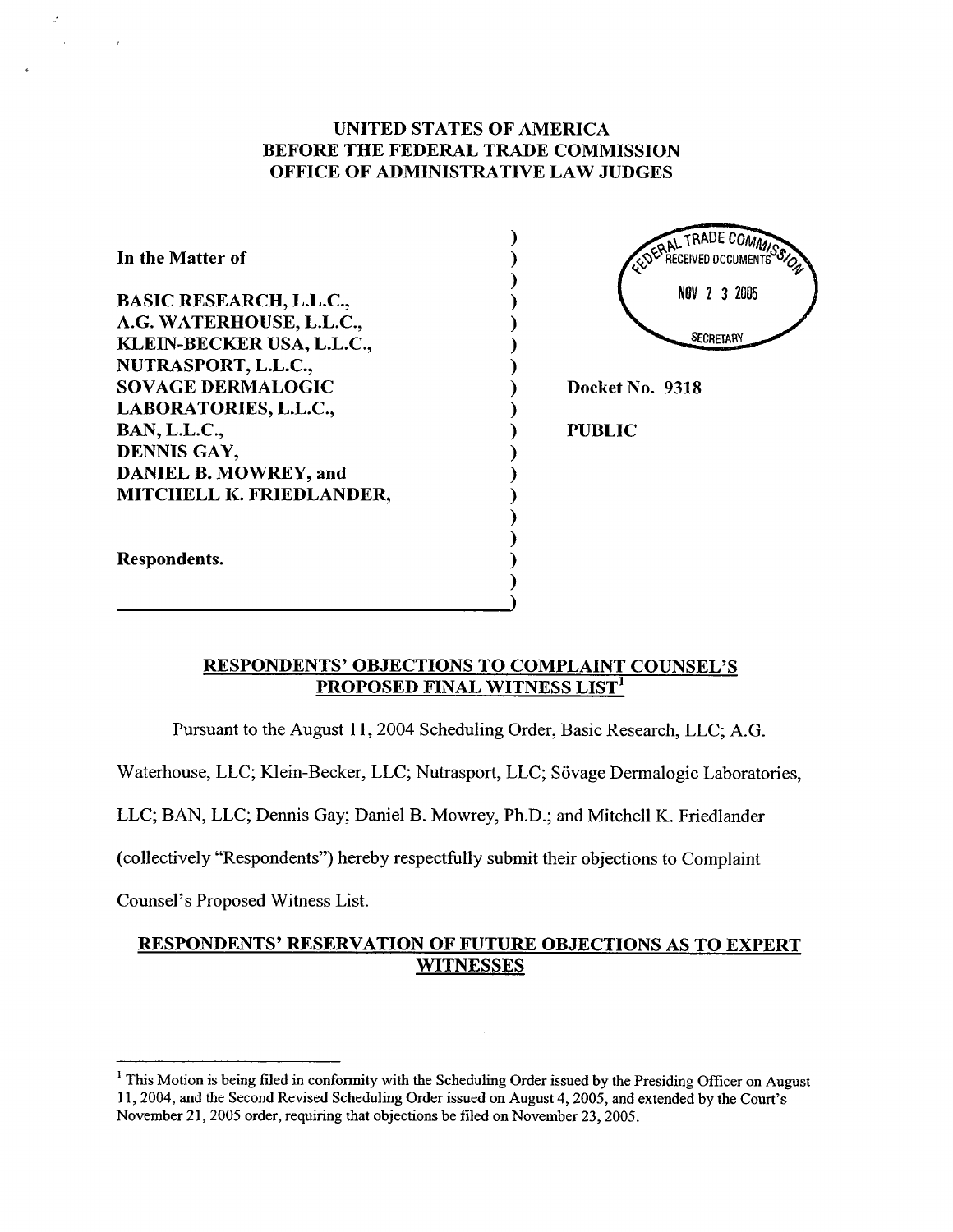Respondents hereby reserve the right to submit their objections to the expert witnesses

Mazis, Heymsfield, and Nunberg separately in individual motions to exclude or limit

testimony.

## RESPONDENTS' RESERVATIONS AS TO INDIVIDUALLY NAMED WITNESSES

## 1. Carla Fobbs

- a. Respondents move to limit the scope of Carla Fobbs' testimony only to information and materials about which she has direct knowledge.
- b. Respondents object to Complaint Counsel's specification of Carla Fobbs position title as Legal Administrator.
- c. Respondents object to Carla Fobbs' testimony concerning individual respondents' authority and their roles in the advertising/sale of the challenged products because it lacks a proper foundation and is hearsay beyond the scope of her direct knowledge and for which no known exception applies.
- d. Respondents object to Carla Fobbs' testimony concerning others' participation, roles, duties, responsibilities, and obligations in developing, reviewing, marketing, and promoting claims for the challenged products because it lacks a proper foundation and is hearsay beyond the scope of her direct knowledge and for which no known exception applies.
- e. Respondents object to any questioning of Carla Fobbs that attempts to elicit testimony that invades a privilege or evokes a response concerning trade secret or other confidential corporate communications.

# 2. Mitchell Friedlander

- a. Respondents move to limit the scope of Mitchell Friedlander's testimony only to infonnation and materials about which he has direct knowledge.
- b. Respondents object to Mitchell Friedlander's testimony concerning business activities of other limited liability companies other than Respondents because it lacks a proper foundation and is hearsay beyond the scope of his direct knowledge and for which no known exception applies.
- c. Respondents object to Mitchell Friedlander's testimony concerning the meaning" of representations and depictions about advertisements and promotional materials on the grounds of speculation, lack of proper foundation and hearsay because it is beyond the scope of his direct knowledge and no exception to the rule applies.
- d. Respondents object to all testimony that attempts to elicit speculative evidence concerning consumer perception or inferences drawn ftom advertisements because it lacks a proper foundation and is hearsay beyond the scope of his direct knowledge and for which no known exception applies.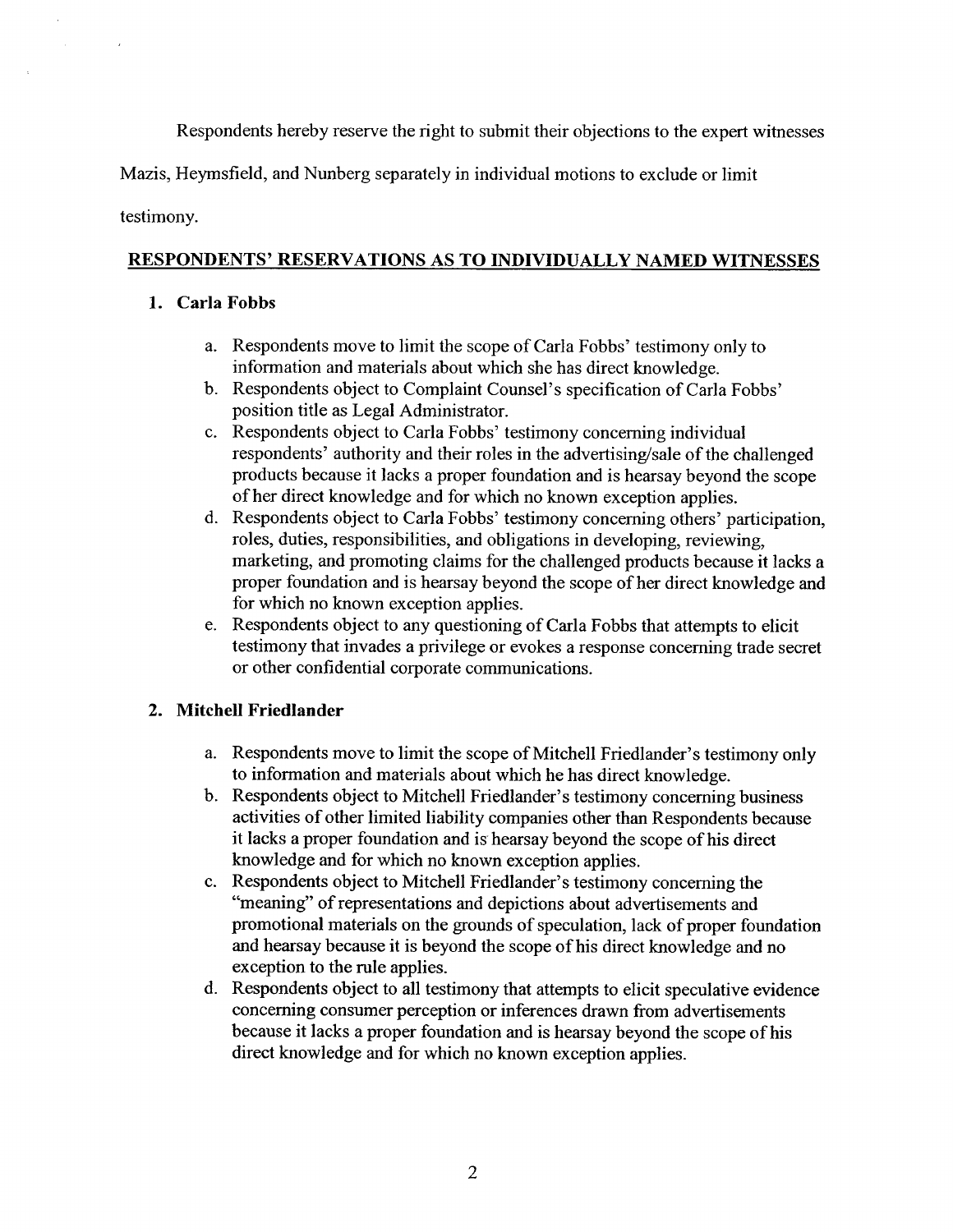- e. Respondents object to any questioning of Mitchell Friedlander that attempts to elicit testimony that invades a privilege or evokes a response concerning trade secret or other confidential corporate communications.
- f. Respondents object to any questioning of Mitchell Friedlander that attempts to elicit testimony or evoke a response concerning prior civil, crminal, or administrative proceedings or actions.

## 3. Dennis Gay

- a. Respondents move to limit the scope of Dennis Gay's testimony only to information and materials about which he has direct knowledge.
- b. Respondents object to Dennis Gay's testimony concerning the individual respondents' authority and their roles in the advertising/sale of the challenged products because it lacks a proper foundation and is hearsay beyond the scope of his direct knowledge and for which no known exception applies..
- c. Respondents object to Dennis Gay s testimony concerning the range of other dietary supplements sold by Respondents on the basis of the August 2004 order entered by the Presiding Officer limiting the scope of discovery to the six challenged products at issue in this proceeding.
- d. Respondents object to any questioning of Dennis Gay that attempts to elicit testimony that invades a privilege or evokes a response concerning trade secret or other confidential corporate communications.

## 4. Gina Jo Gay

- a. Respondents move to limit the scope of Gina Jo Gay s testimony only to information and materials about which she has direct knowledge.
- b. Respondents object to Gina Jo Gay's testimony concerning limited liability entities other than Respondents because it lacks a proper foundation and is hearsay beyond the scope of her direct knowledge and for which no known exception applies.
- c. Respondents move to limit the scope of Gina Jo Gay s appearance as a representative of the Corporate Respondents only, and only to matters relating to her direct knowledge.
- d. Respondents object to any questioning of Gina Jo Gay that attempts to elicit testimony that invades a privilege or evokes a response concerning trade secret or other confidential corporate communications.

## 5. Michael Meade

- a. Respondents move to limit the scope of Michael Meade's testimony only to information and materials about which he has direct knowledge.
- b. Respondents move to limit the scope of Michael Meade's testimony only to his own actions, and not that of unelated and independent limited liability entities other than Respondents because it lacks a proper foundation and is hearsay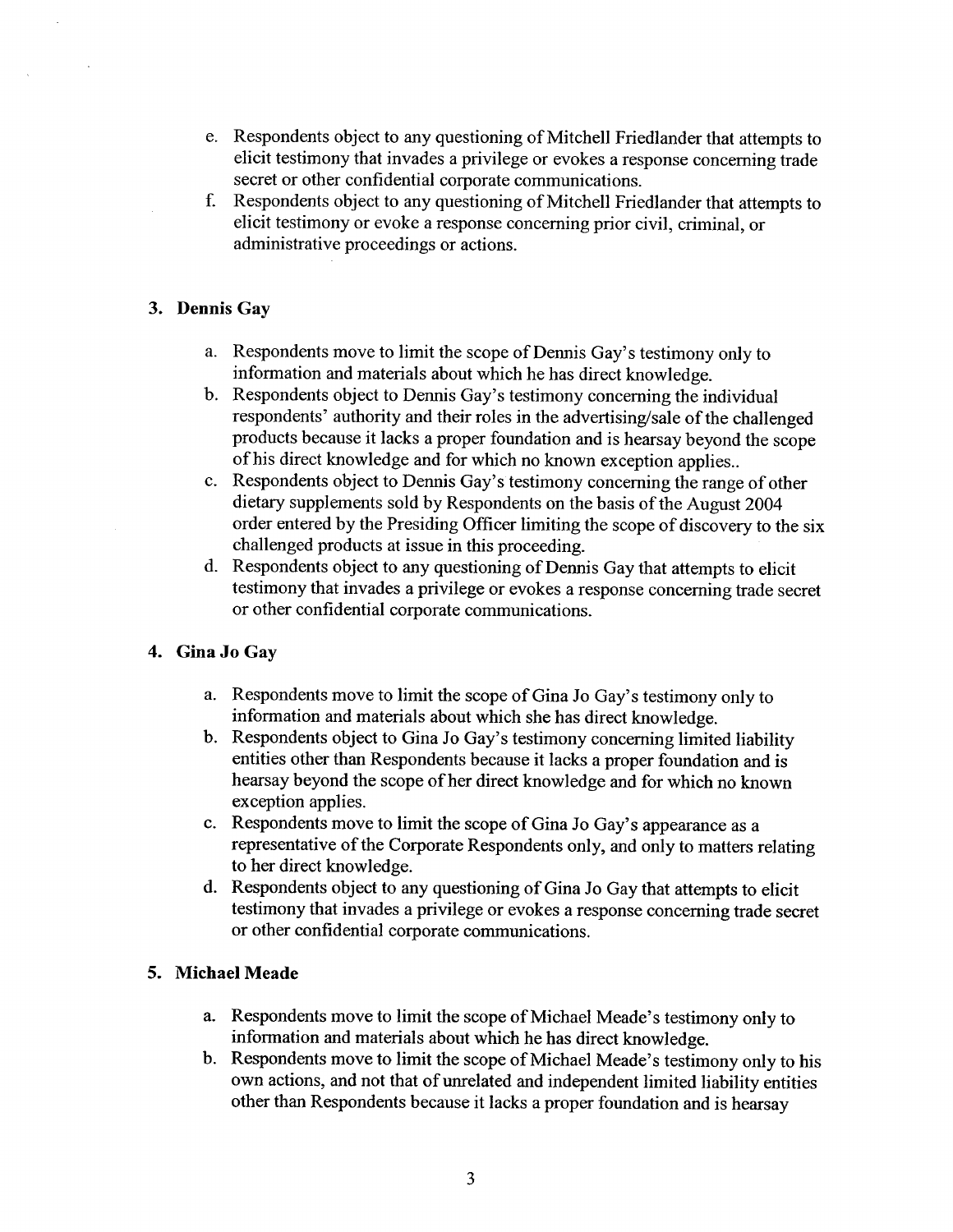beyond the scope of his direct knowledge and for which no known exception applies.

- c. Respondents object to any questioning of Michael Meade that attempts to elicit testimony that invades a privilege or evokes a response concerning trade secret or other confidential corporate communications.
- d. Respondents object to any questioning of Michael Meade that attempts to elicit testimony or evoke a response concerning prior civil, criminal, or administrative proceedings or actions.

## 6. Daniel Mowrey

- a. Respondents move to limit the scope of Daniel Mowrey's testimony only to information and materials about which he has direct knowledge.
- b. Respondents object to Daniel Mowrey's testimony to the extent that it concerns or implicates limited liability entities other than Respondents because it lacks a proper foundation and is hearsay beyond the scope of his direct knowledge and for which no known exception applies.
- c. Respondents object to any questioning of Daniel Mowrey that attempts to elicit testimony that invades a privilege or evokes a response concerning trade secret or other confidential corporate communications.

## 7. Denise Owens

- a. Respondents move to limit the scope of Denise Owens' testimony only to information and materials about which she has direct knowledge.
- b. Respondents object to testimony that attempts to elicit information concerning authenticity and veracity of documents not within Denise Owens' possession because it lacks a proper foundation and is hearsay beyond the scope of her direct knowledge and for which no known exception applies.
- c. Respondents object to any questioning of Denise Owens that attempts to elicit testimony that invades a privilege or evokes a response concerning trade secret or other confidential corporate communications.

# 8. Gary Sandberg

- a. Respondents move to limit the scope of Gary Sandberg's testimony only to information and materials about which he has direct knowledge.
- b. Respondents object to Gary Sandberg's testimony to the extent that it concerns third party advertising agencies and the actions of individual respondents because it lacks a proper foundation and is hearsay beyond the scope of his direct knowledge and for which no known exception applies.
- c. Respondents object to any questioning of Gary Sandberg that attempts to elicit testimony that invades a privilege or evokes a response concerning trade secret or other confidential corporate communications.
- 9. Kevin Towers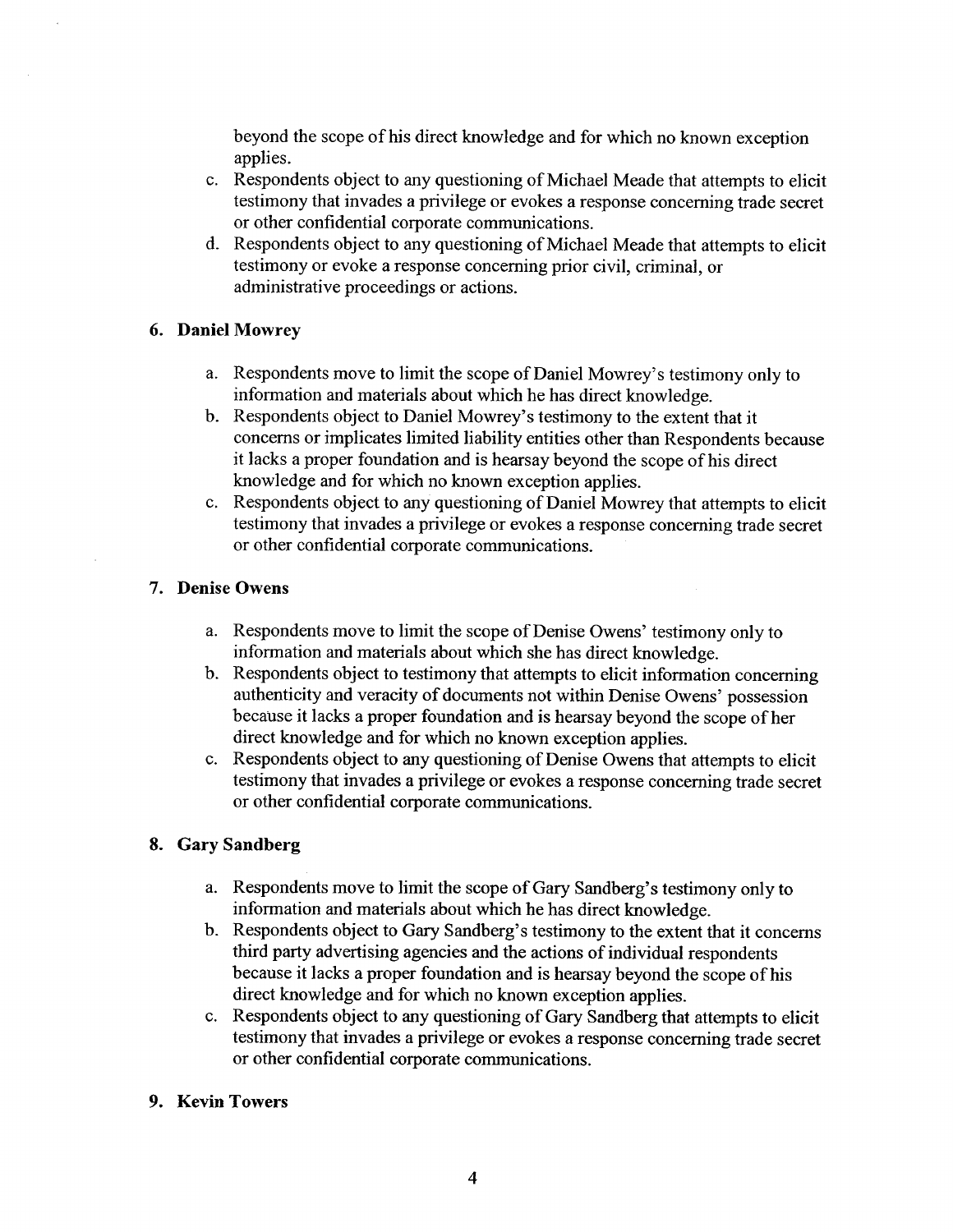- a. Respondents move to limit the scope of Kevin Towers' testimony only to information and materials about which he has direct knowledge.
- b. Respondents object to Kevin Towers' testimony to the extent that it attempts to elicit infonnation concerning authenticity and veracity of documents not within his possession because it lacks a proper foundation and is hearsay beyond the scope of his direct knowledge and for which no known exception applies.
- c. Respondents object to any questioning of Kevin Towers that attempts to elicit testimony that invades a privilege or evokes a response concerning trade secret or other confidential corporate communications.

## 10. Val Weight

- a. Respondents move to limit the scope of Val Weight's testimony only to information and materials about which he has direct knowledge.
- b. Respondents object to Val Weight's testimony to the extent that it concerns individual respondents' authority and roles in advertising, promotion, and sale of the challenged products, because it lacks a proper foundation and is hearsay beyond the scope of his direct knowledge and for which no known exception applies.
- c. Respondents object to Val Weight's testimony to the extent that it concerns or implicates accounting practices or records with regard to products that are not at issue in the proceeding, because it is irrelevant, and lacks a proper foundation.
- d. Respondents object to any questioning of Val Weight that attempts to elicit testimony that invades a privilege or evokes a response concerning trade secret or other confidential corporate communications.

## 11. Jeffrey Lang

- a. Respondents move to limit the scope of Jeffrey Lang's testimony only to information and materials about which he has direct knowledge.
- b. Respondents object to any questioning of Jeffrey Lang that attempts to elicit testimony that invades a privilege or evokes a response concerning trade secret or other confidential corporate communications.

## 12. Lori Jacobus

- a. Respondents move to limit the scope of Lori Jacobus' testimony only to information and materials about which she has direct knowledge.
- b. Respondents object to any questioning of Lori Jacobus that attempts to elicit testimony that invades a privilege or evokes a response concerning trade secret or other confidential corporate communications.

## 13. Ynicsha Carter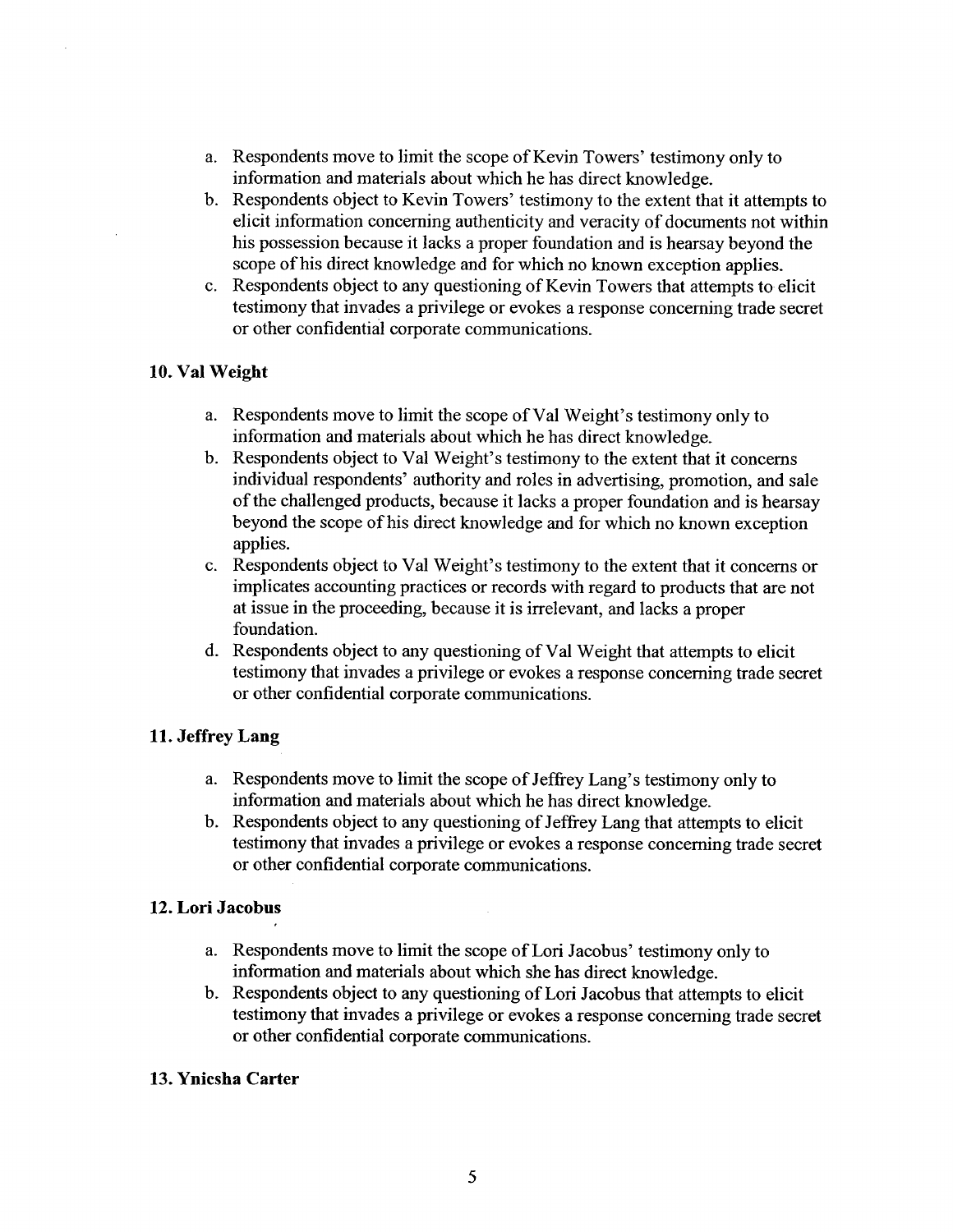- a. Respondents move to limit the scope of Ynicsha Carter's testimony only to information and materials about which she has direct knowledge.
- b. Respondents object to any questioning of Ynicsha Carter that attempts to elicit testimony that invades a privilege or evokes a response concerning trade secret or other confidential corporate communications.

#### 14. Don Atkinson

- a. Respondents move to limit the scope of Don Atkinson's testimony only to information and materials about which he has direct knowledge.
- b. Respondents object to any questioning of Don Atkinson that attempts to elicit testimony that invades a privilege or evokes a response concerning trade secret or other confidential corporate communications.

## 15. Nathalie Chevreau

- a. Respondents move to limit the scope of Nathalie Chevreau's testimony only to information and materials about which she has direct knowledge.
- b. Respondents object to Nathalie Chevreau's testimony to the extent that it concerns other limited liability companies, on the grounds that she is a scientist and an employee, not a corporate officer or a valuation specialist, the testimony lacks proper foundation, and the testimony is hearsay beyond the scope of her direct knowledge and for which no known exception applies.
- c. Respondents object to Nathalie Chevreau's testimony regarding the roles of individual respondents in advertising and promotional practices because it lacks a proper foundation and is hearsay beyond the scope of her direct knowledge and for which no known exception applies.
- d. Respondents object to any questioning of Nathalie Chevreau that attempts to elicit testimony that invades a privilege or evokes a response concerning trade secret or other confidential corporate communications.

## 16. Jeff Davis

- a. Respondents move to limit the scope of Jeff Davis' testimony only to information and materials about which he has direct knowledge.
- b. Respondents object to Jeff Davis' testimony to the extent that it concerns or implicates other limited liability companies or the roles of the individual respondents within those entities because it lacks a proper foundation and is hearsay beyond the scope of his direct knowledge and for which no known exception applies.
- c. Respondents object to any questioning that attempts to elicit testimony about other products marketed by Respondents on the basis that the August 2004 order limits scope of discovery to the six challenged products.
- d. Respondents object to any questioning of Jeff Davis that attempts to elicit testimony that invades a privilege or evokes a response concerning trade secret or other confidential corporate communications.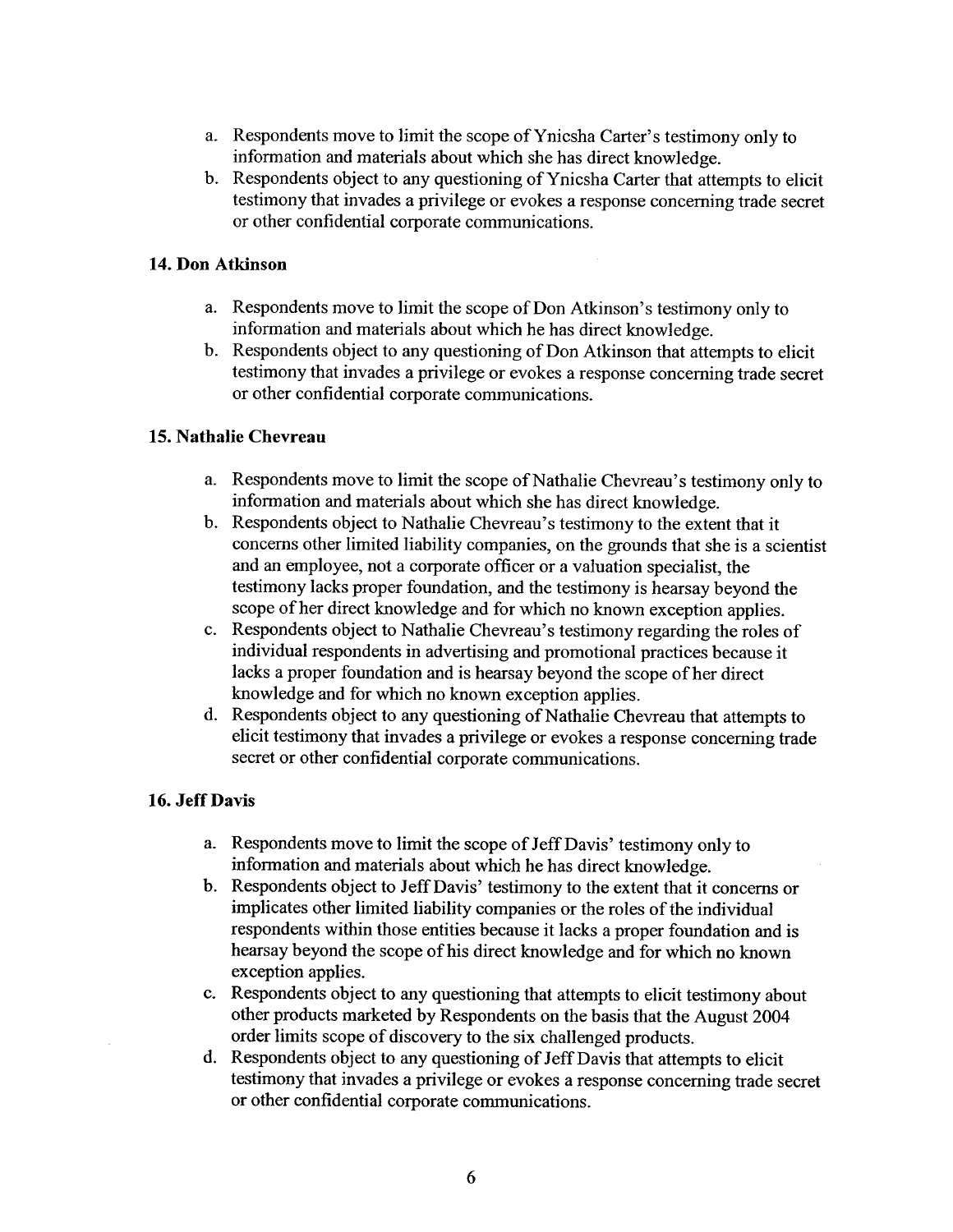#### 17. Robert H. Eckel

- a. Respondents object to any questioning of Robert H. Eckel that attempts to elicit testimony that invades a privilege or evokes a response concerning trade secret or other confidential corporate communications.
- b. Respondents object to any questioning of Robert H. Eckel that attempts to elicit hearsay for which no known exception applies or testimony that lacks a proper foundation.

Respectfully submitted

Jonathan W. Emord Emord & Associates, P. 1800 Alexander Bell Drive Suite 200 Reston, VA 20191 Tel. (202) 466-6937 Fax (202) 466-6938

Counsel for Basic Research, LLC G. Waterhouse, LLC Klein-Becker USA, LLC Nutrasport, LLC Sovage Dermalogic Laboratories LLC, BAN, LLC

Stephen E. Nagin Nagin, Gallop & Figueredo, P. 18001 Old Cutler Road Miami, Florida 33157 Tel. (305) 854-5353 Fax (305) 854-5351

#### Counsel for Basic Research, LLC

Richard Burbidge, Esq. Burbidge & Mitchell 215 South State Street Suite 920 Salt Lake City, Utah 84111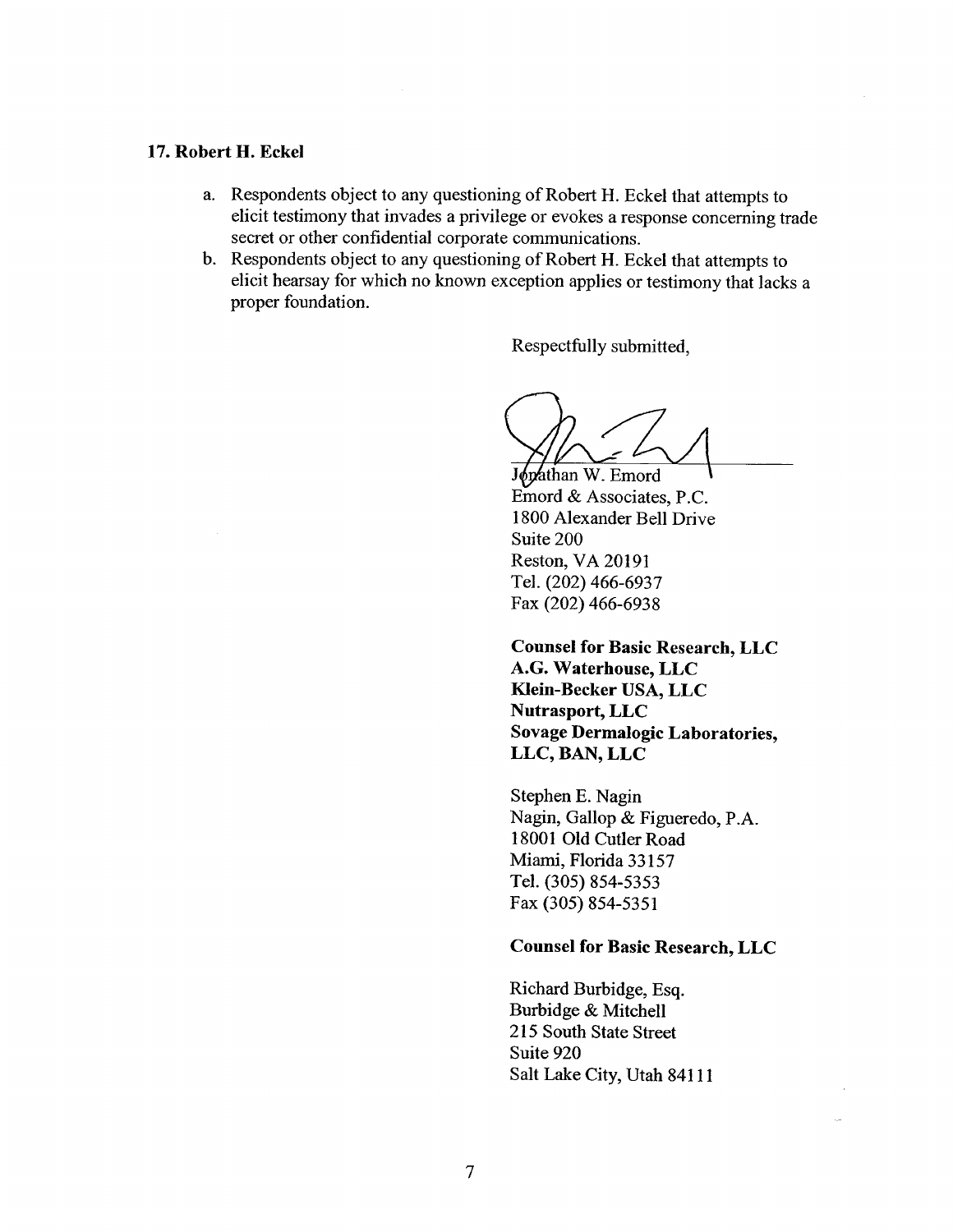## Counsel for Dennis Gay

Ronald F. Price PETERS SCOFIELD PRICE A PROFESSIONAL CORPORATION 340 Broadway Centre <sup>111</sup>East Broadway Salt Lake City, Utah 84111 Telephone: (801) 322-2002 Facsimile: (801) 322-2003

## Counsel for Respondent Daniel B. **Mowrey**

Mitchell K. Friedlander 5742 West Harold Gatty Drive Salt Lake City, Utah 84111

Pro se.

Date submitted: November 23, 2005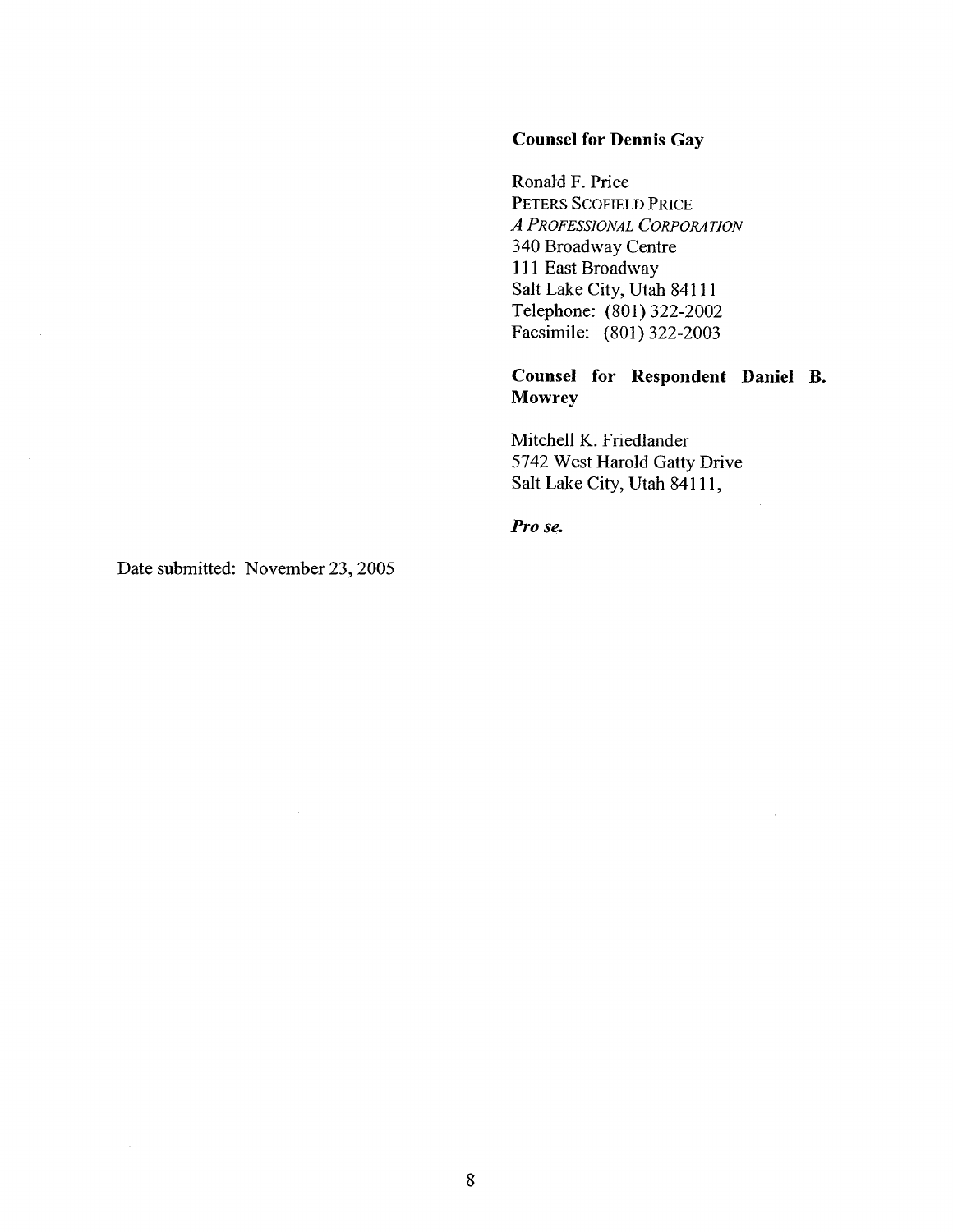## UNITED STATES OF AMERICA FEDERAL TRADE COMMISSION OFFICE OF ADMINISTRATIVE LAW JUDGES WASHINGTON, D.

In the Matter of

BASIC RESEARCH, LLC G. WATERHOUSE, LLC KLEIN-BECKER USA, LLC NUTRASPORT, LLC SOVAGE DERMALOGIC LABORATORIES, LLC BAN LLC d/b/a BASIC RESEARCH LLC OLD BASIC RESEARCH, LLC BASIC RESEARCH, A.G. WATERHOUSE KLEIN-BECKER USA, NUTRA SPORT, and SOVAGE DERMALOGIC LABORATORIES DENNIS GAY DANIEL B. MOWREY d/b/a AMERICAN PHYTOTHERAPY RESEARCH LABORATORY, and MITCHELL K. FRIEDLANDER Respondents

Docket No. 9318

## CERTIFICATE OF SERVICE

I hereby certify that on this 23rd day of November, 2005, I caused Respondents

Objections to Complaint Counsel's Proposed Final Witness List to be filed and served as

follows:

1) an original and one paper copy fied by hand delivery and one electronic copy in PDF fonnat filed by electronic mail to

> Donald S. Clark Secretary U.S. Federal Trade Commission 600 Pennsylvania Avenue, N. Room H-159 Washington, D.C. 20580 Email: secretary@ftc.gov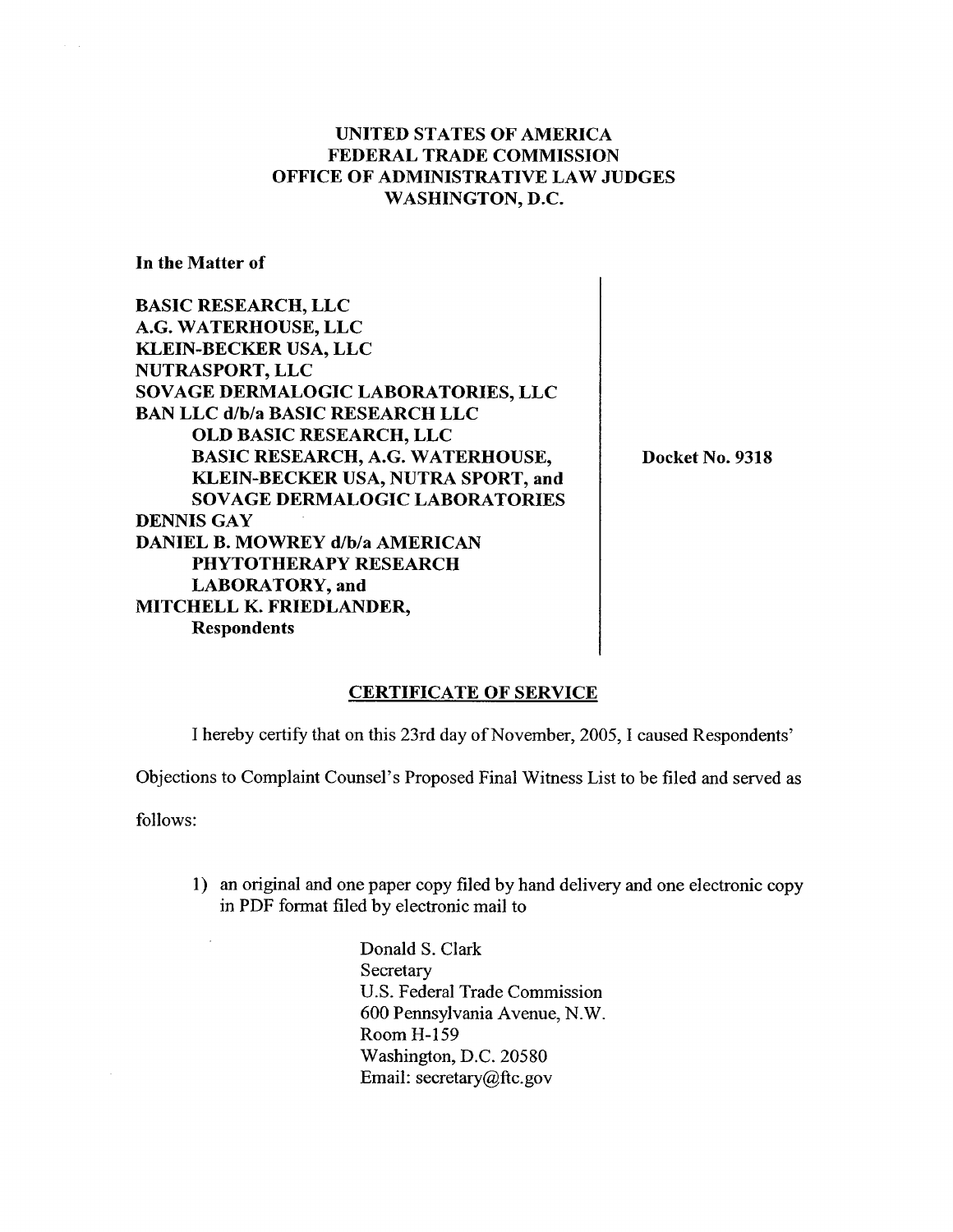2) two paper copies delivered by hand delivery to:

The Hon. Stephen J. McGuire Chief Administrative Law Judge U.S. Federal Trade Commission 600 Pennsylvania Avenue, N. Room H-ll2 Washington, D.C. 20580

3) one paper copy by first class U.S. Mail to:

James Kohm Associate Director, Enforcement U.S. Federal Trade Commission 601 New Jersey Avenue, N. Washington, D.C. 20001

4) one paper copy by first class U.S. mail and one electronic copy in PDF format by electronic mail to:

> Laureen Kapin Joshua S. Milard Laura Schneider Walter C. Gross III Lemuel W.Dowdy Edwin Rodriguez U.S. Federal Trade Commission 600 Pennsylvania Avenue, N. Suite NJ-2122 Washington, D.C. 20580 Email: lkapin@ftc.gov jmillard@ftc.gov lschneider@ftc.gov wgross@ftc.gov ldowdy@ftc.gov erodriguez@ftc.gov

Stephen E. Nagin Nagin, Gallop & Figueredo, P. 3225 Aviation Avenue Third Floor Miami, FL 33133-4741 Email: snagin@ngf-law.com

Richard D. Burbidge Burbidge & Mitchell